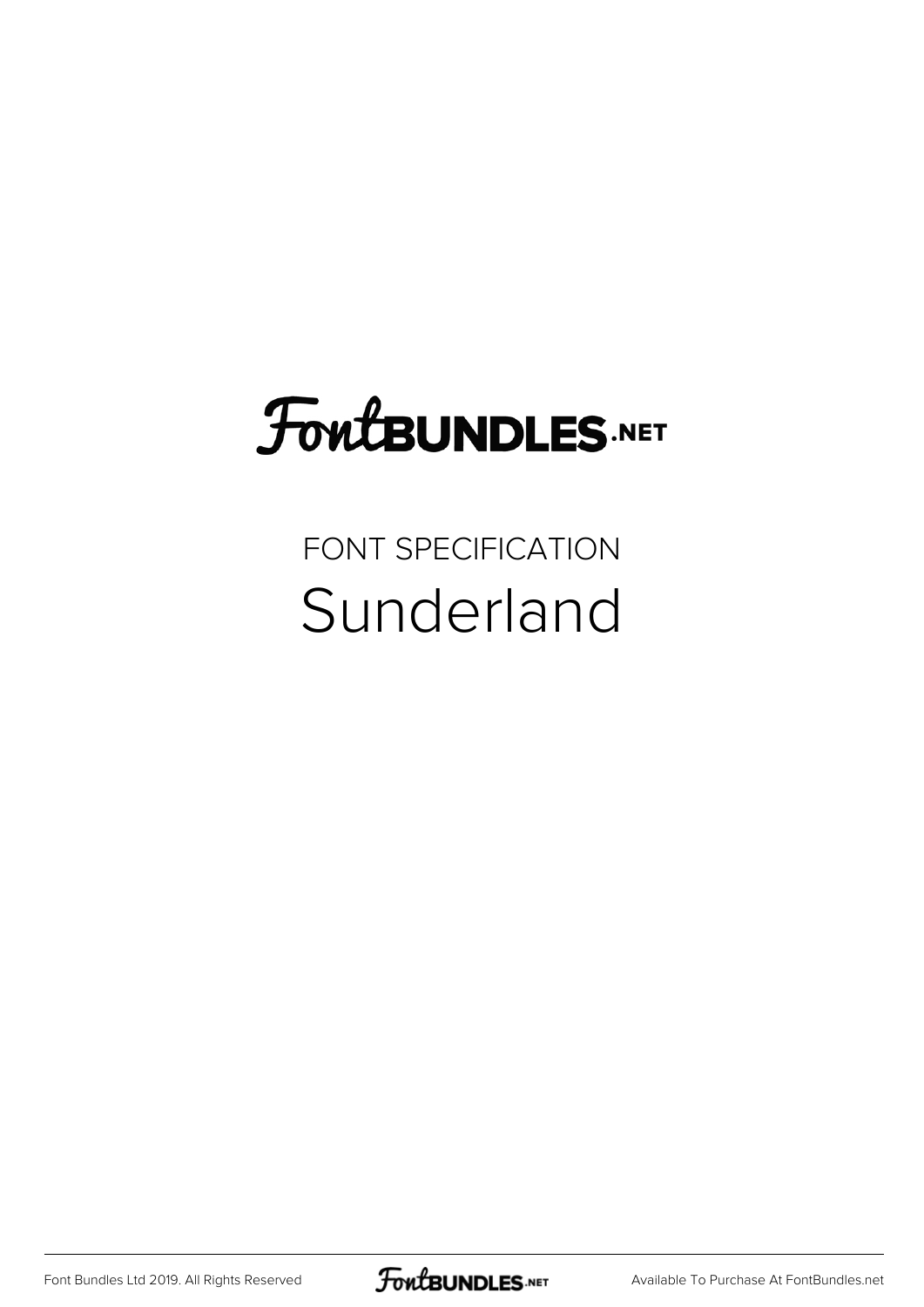## Sunderland - Regular

**Uppercase Characters** 

ABCDEFGHIIKIMN  $OPORRSTUVWYZ$ 

Lowercase Characters

abcdebghijklmnopqr  $s$ tuvu $x y z$ 

**Numbers** 

## 0123456789

Punctuation and Symbols

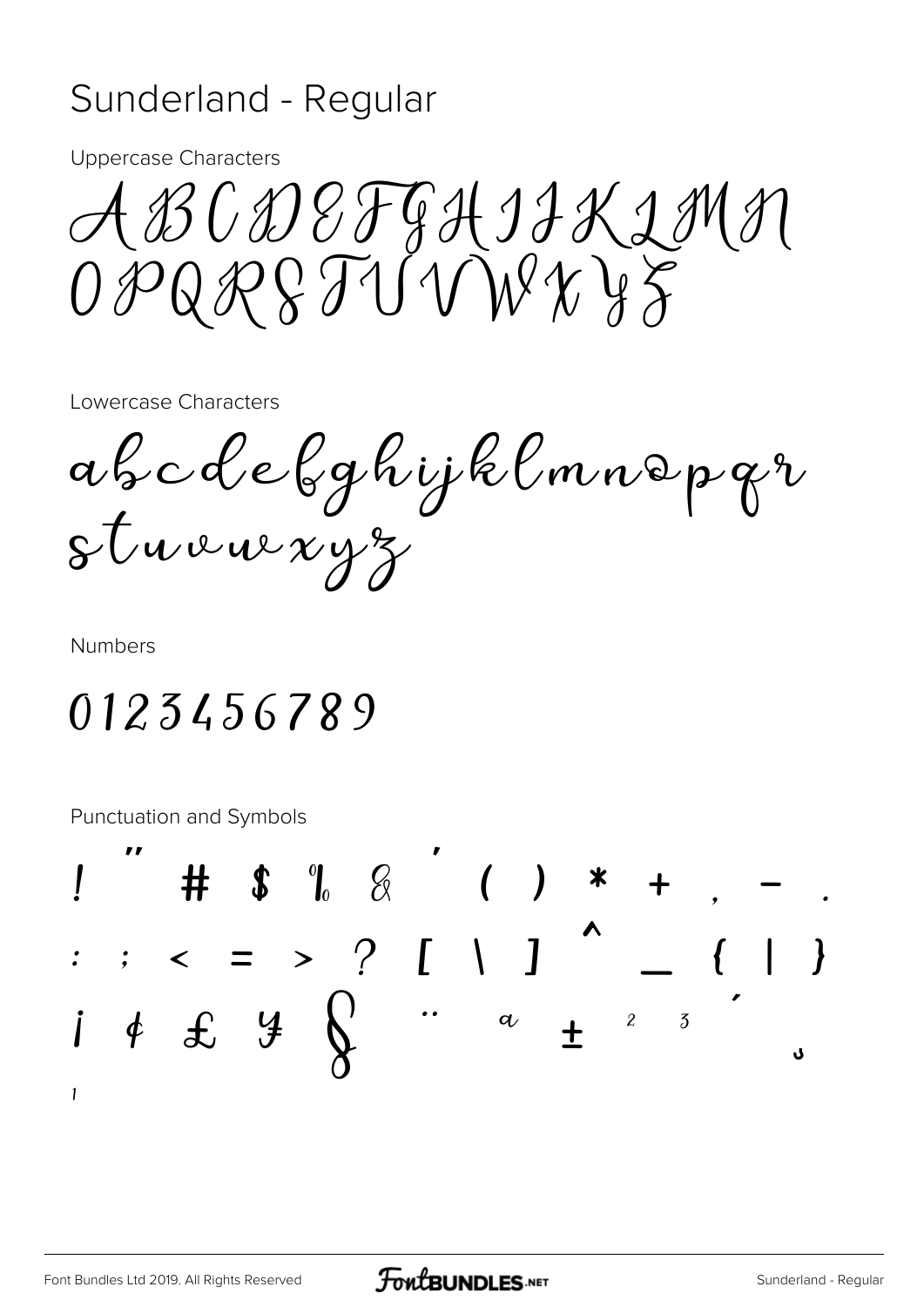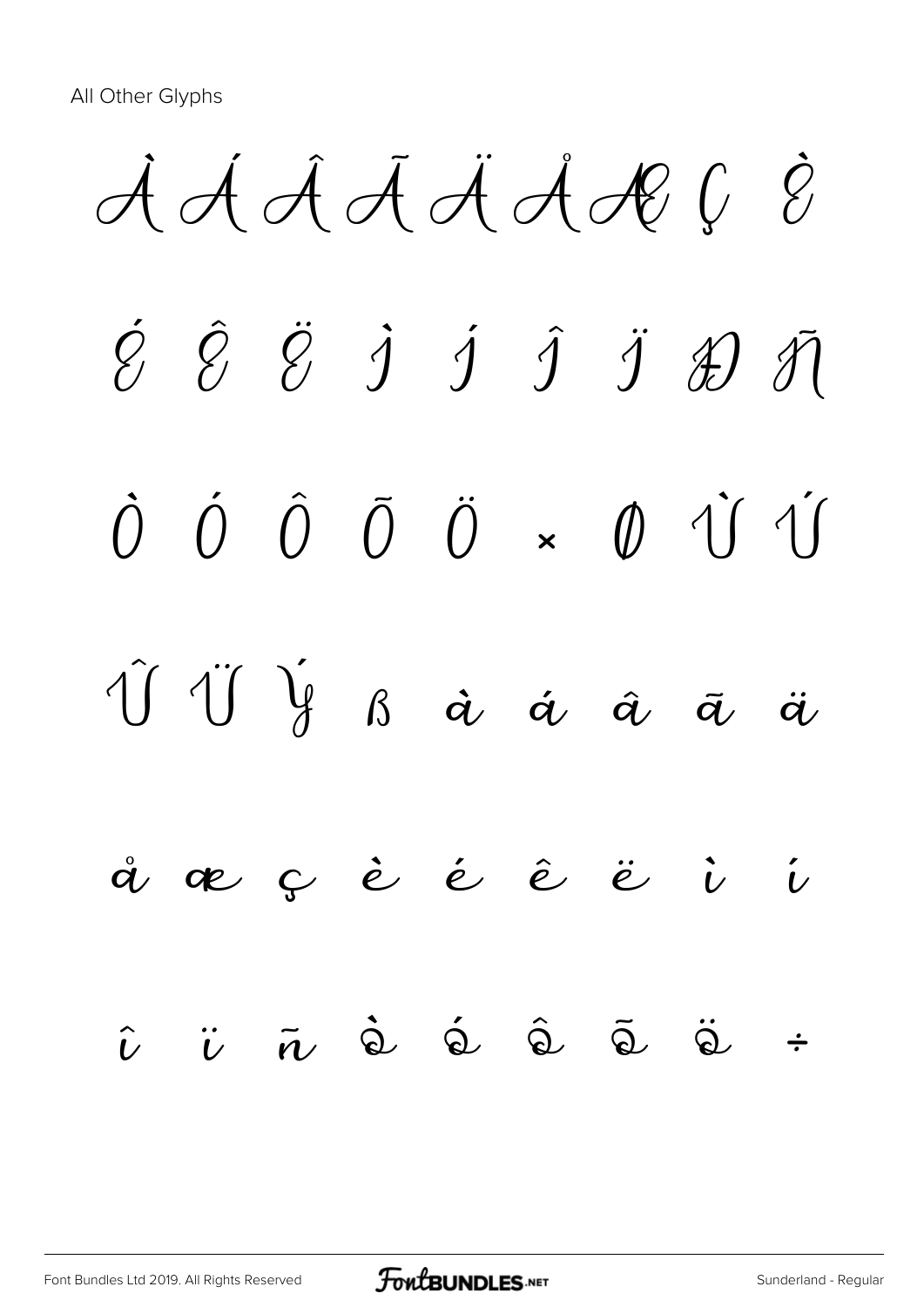¢ ù ú û ü ý ÿ 0% de  $\check{\S} \; \check{\simeq} \; \check{\S} \; \check{\simeq} \; \check{\simeq} \; \; \check{\;}$  $\mathbf{o}$ " " " + " debe debgbogt de coma e p q a o t comment and group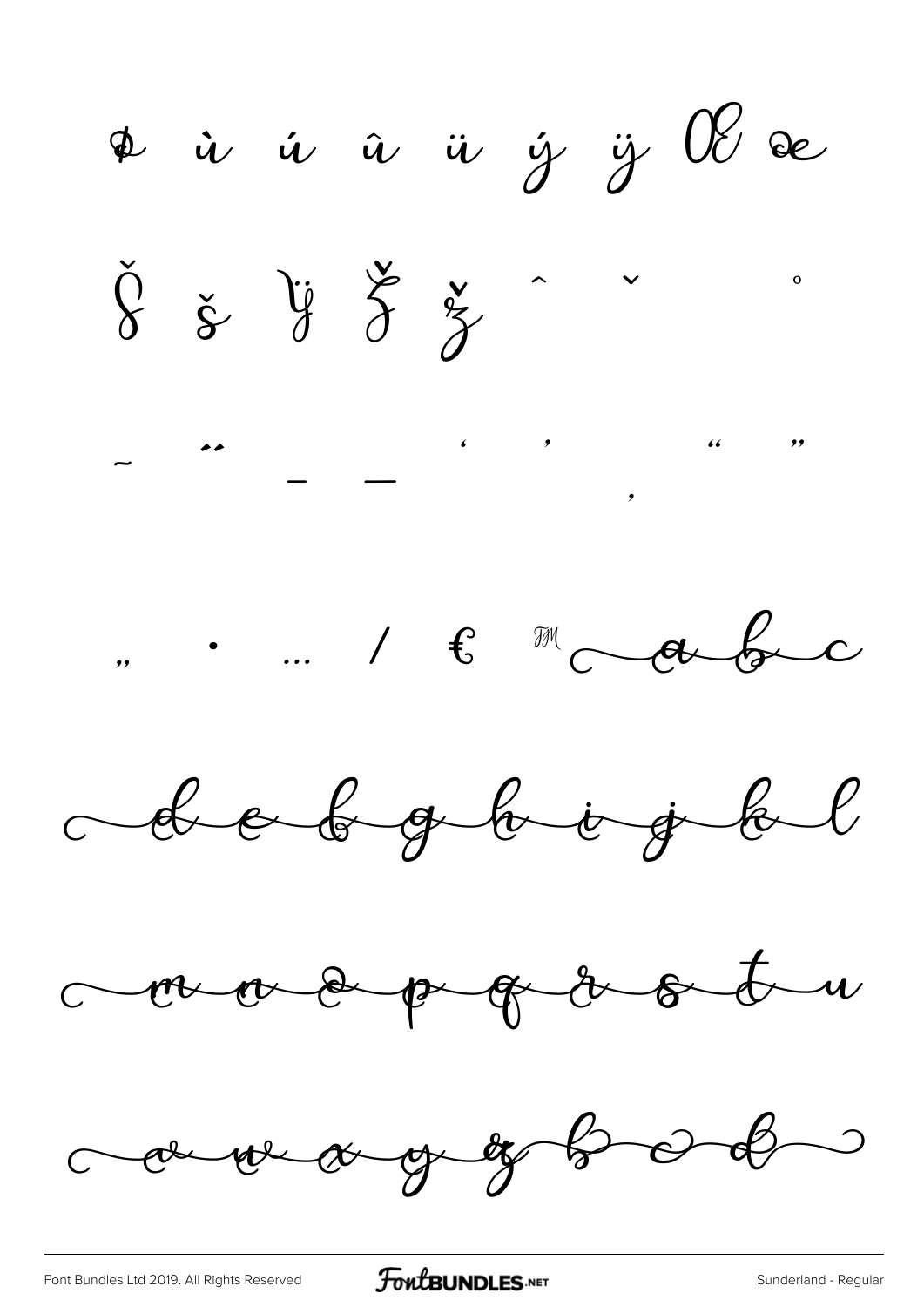









a b c d e b gh i

j k l m n s p g r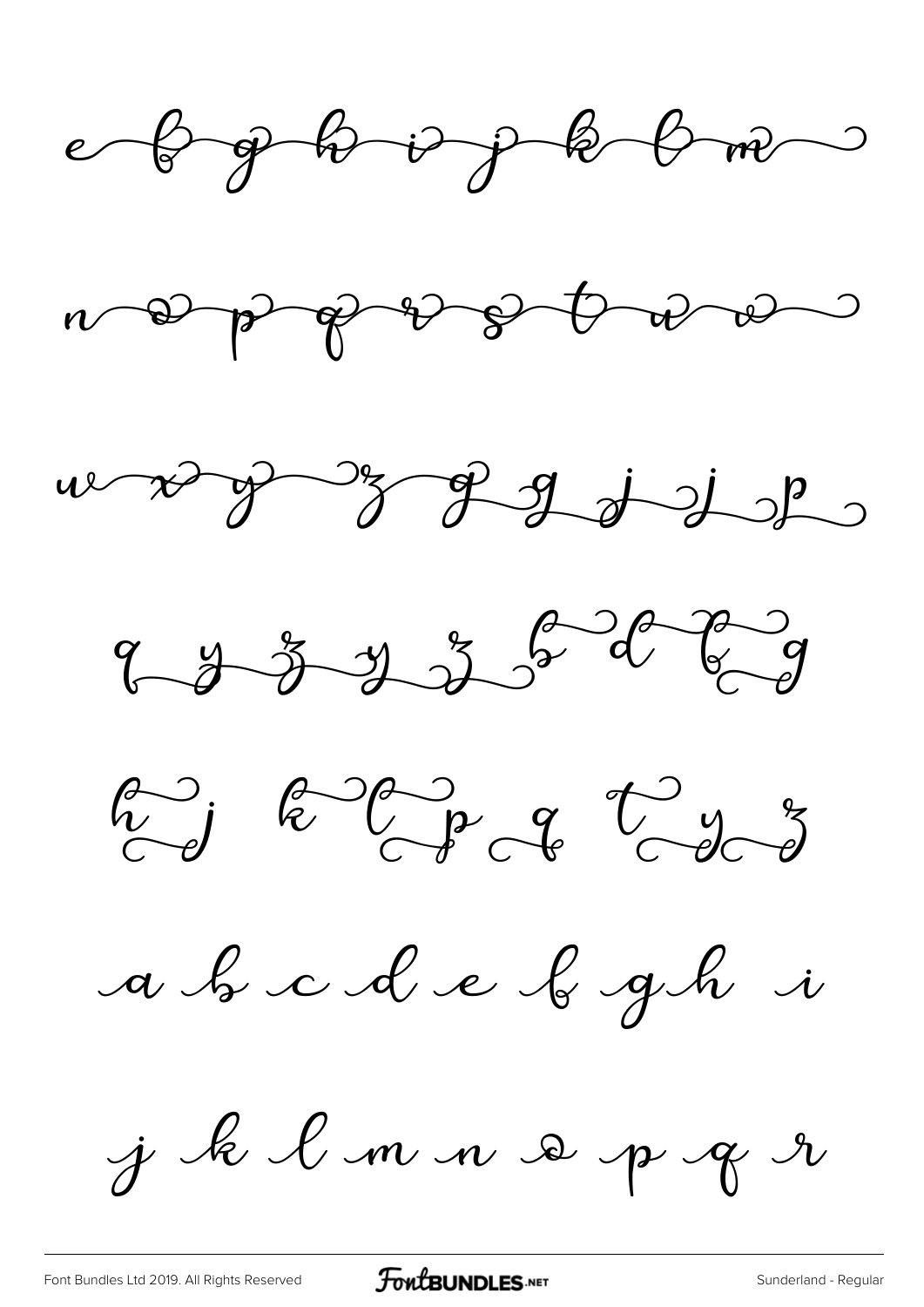s t une veux y z a

 $bcdcbcgc\,$ 

k l'muver pr gr 2 5

tour vour y z b d

 $\ell$  g h j k  $\ell$  p g t

y z abscolledge

Rig klamne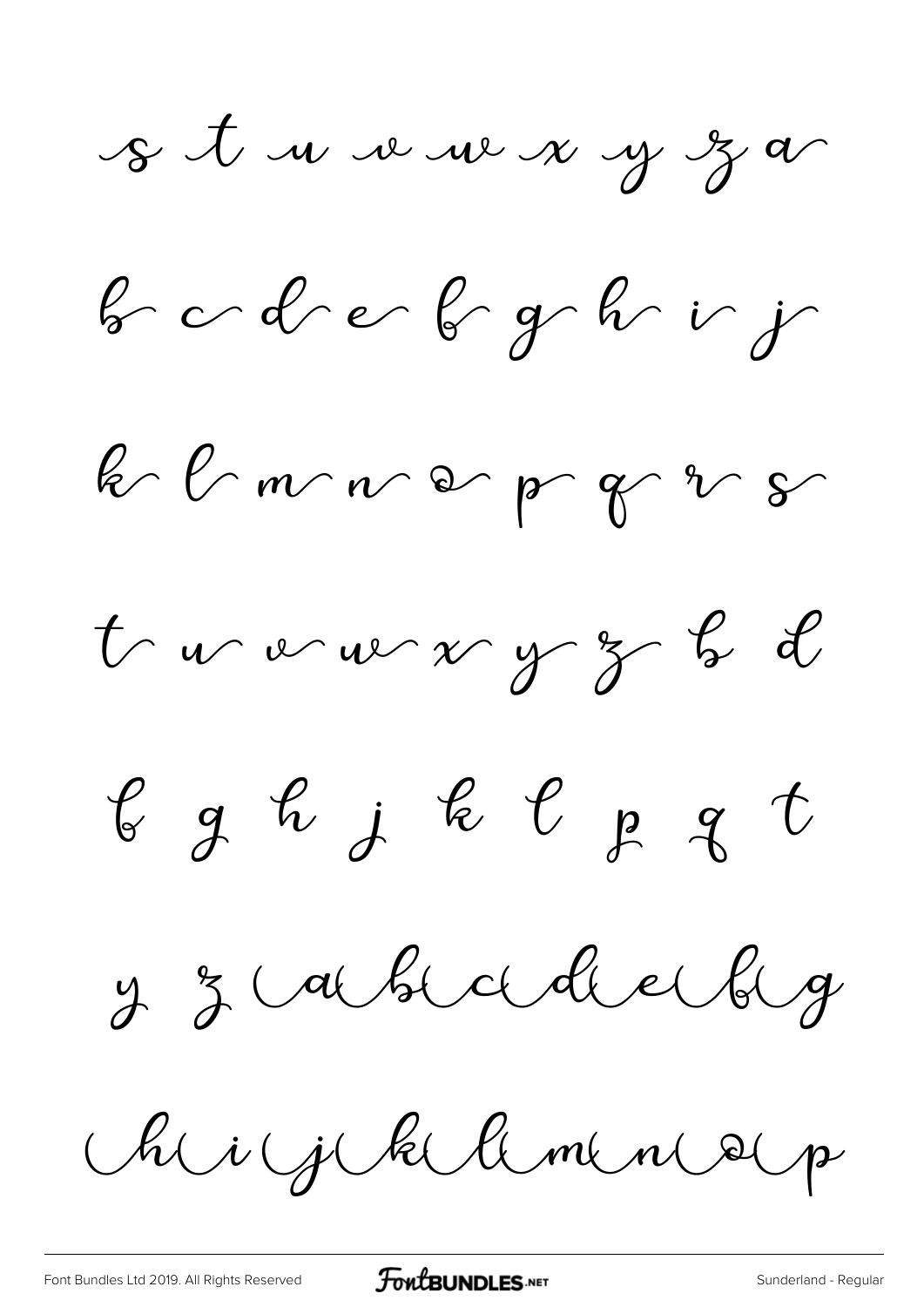Gles Annanny

 $\frac{1}{2}a\sqrt{b}$  and  $\frac{1}{2}a\sqrt{b}$ 

i jakolmne pa

vet vue ay 3

 $e_{g}e_{j}e_{j}e_{j}e_{j}e_{j}$ 

t g z g L i h k l

mer de la 2 da gg jj